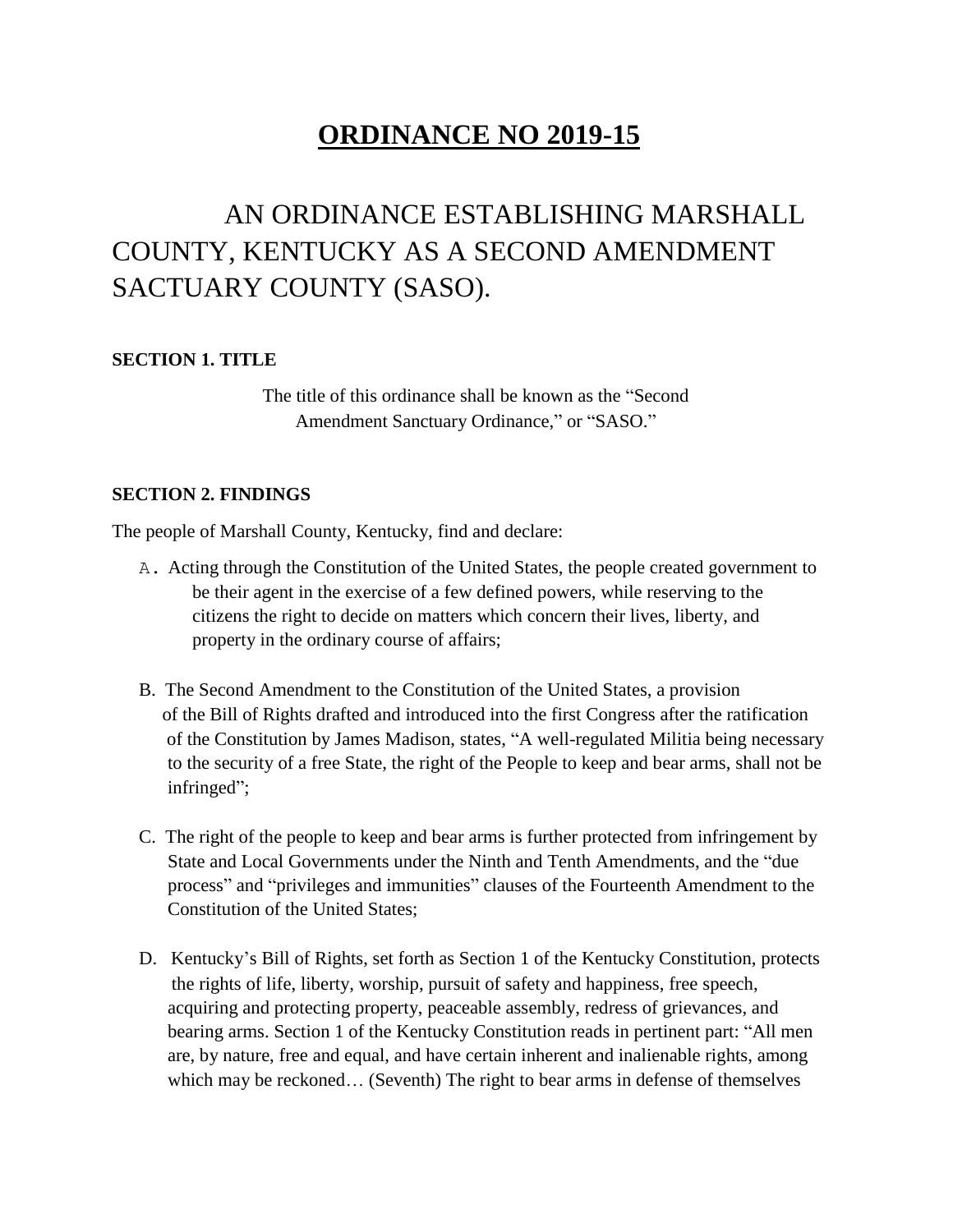and of the State, subject to the power of the General Assembly to enact laws to prevent persons from carrying concealed weapons;"

- E. The Supreme Court of the United States in *District of Columbia v. Heller*, 554 U.S. 570 (2000), recognized the individual's right to keep and bear arms, as protected by the Second Amendment of the Constitution of the United States. Justice Antonin Scalia's prevailing opinion in that case stated that the Second Amendment protects an individual's right to possess a firearm unconnected with service in a militia, and the right to use that firearm for traditionally lawful purposes, such as self-defense within the home;
- F. Section 1 of the Fourteenth Amendment to the Constitution of the United States reads, "No State shall make or enforce any law which shall abridge the privileges or immunities of citizens of the United States; nor shall any State deprive any person of life, liberty, or property, without due process of law; nor deny to any person within its jurisdiction the equal protection of the laws;"
- G. The Supreme Court of the United States recognized in *McDonald v. City of Chicago*, 561 U.S. 742 (2010), that the Second Amendment to the Constitution was incorporated into the Fourteenth Amendment, and thereby made applicable to the States;
- H. Justice Thomas M. Cooley in the *People v. Hurlbut*, 24 Mich. 44 (1871), opined: "The State may mould local institutions according to its views of policy or expediency: but local government is a matter of absolute right; and the state cannot take it away," and that legal rule has since been known as the "Cooley Doctrine;"
- I. The right of a State to be free from the commandeering hand of the Federal Government has been recognized by the Supreme Court of the United States in *Printz v. United States*, 521 U.S. 898 (1997). The Court held: "The Federal Government may neither issue directives requiring the States to address particular problems, nor command the States' officers, or those of their political subdivisions, to administer or enforce a Federal regulatory program." The anti-commandeering principles recognized by the U.S. Supreme Court in *Printz v. United States, supra,* are predicated upon the advice of James Madison, who in Federalist Number 46 advised "a refusal to cooperate with officers of the Union" in response to either unconstitutional Federal measures or constitutional but unpopular Federal measures; and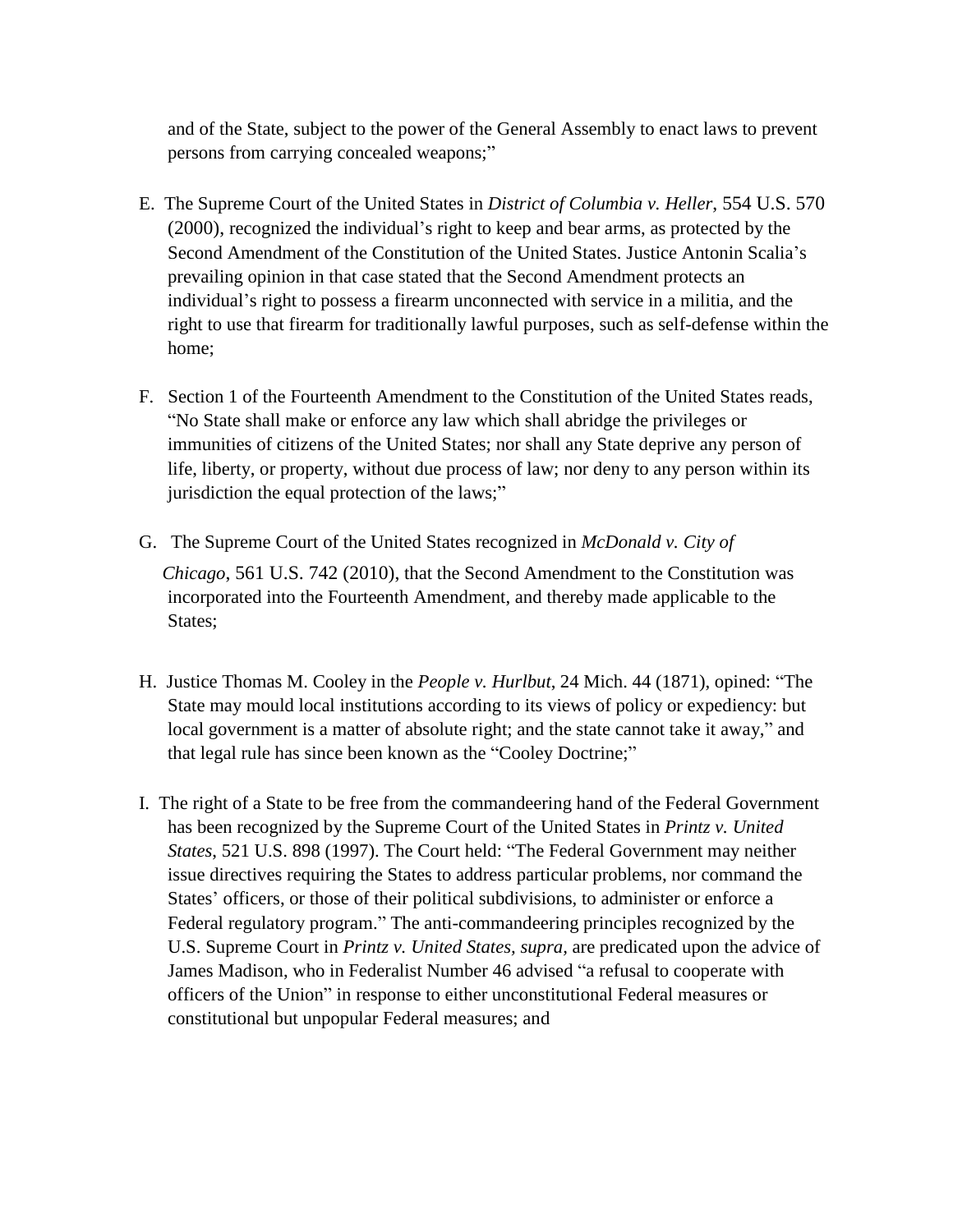- J. The Supreme Court of the United States in *Miranda v. Arizona,* 384 U.S. 436 (1966), stated that "where rights secured by the Constitution are involved, there can be no rule making or legislation which would abrogate them."
- THEREFORE, the right to keep and bear arms is a fundamental individual right that shall not be infringed; and all local, State, and Federal acts, laws, orders, rules or regulations regarding firearms, firearms accessories, and ammunition enacted or promulgated that violate that fundamental individual right are violative of the Second Amendment of the Constitution of the United States and/or Section 1(7) of the Kentucky Constitution.

 Local governments have the legal authority to refuse to cooperate with State and Federal firearm laws that violate those rights, and to proclaim a Second Amendment and Section 1(7) Sanctuary for law-abiding citizens in their cities and counties;

 THEREFORE, through the enactment of this document, Marshall County, Kentucky is hereby a Second Amendment Sanctuary County.

#### **SECTION 3. PROHIBITIONS**

 A. Notwithstanding any other law, regulation, rule, or order to the contrary, no agent, department, employee, or official of Marshall County, a political subdivision of the State of Kentucky, while acting in their official capacity, shall:

- 1. Knowingly and willingly, participate in any way in the enforcement of any Unlawful Act, as defined herein, regarding personal firearms, firearm accessories, or ammunition.
- 2. Utilize any assets, Marshall County funds, or funds allocated by any entity to Marshall County in whole or in part, to engage in any activity that aids in the enforcement or investigation relating to an Unlawful Act in connection with personal firearms, firearm accessories, or ammunition.

B. This ordinance does not regulate the lawful ownership, possession, transfer or transportation of firearms, ammunition, or ammunition components. On the contrary, this ordinance prohibits the enforcement of Unlawful Acts or the use of assets, Marshall County funds, or funds allocated by any entity to the County, in whole or in part, to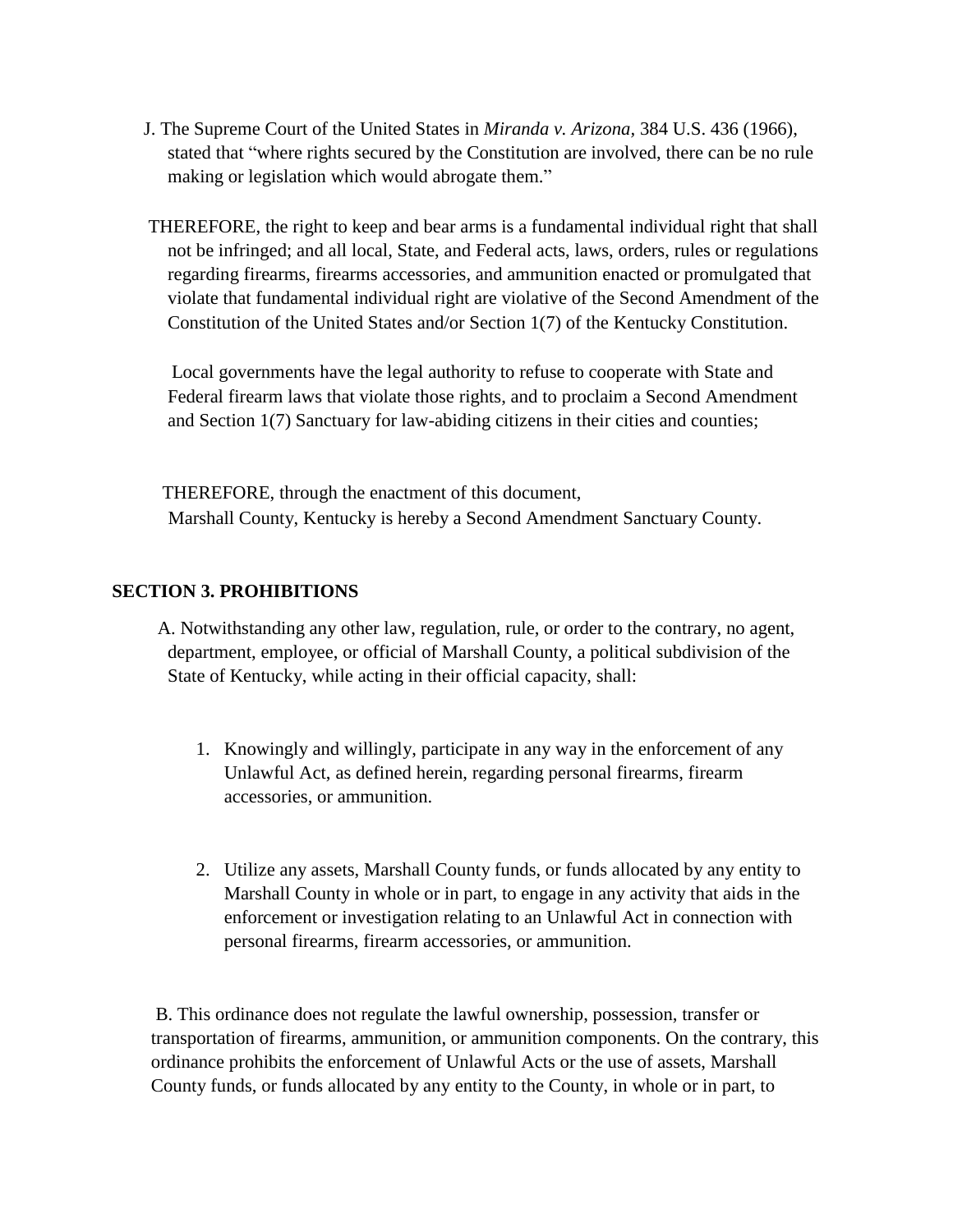engage in any activity that aids in the enforcement or investigation relating to an Unlawful Act.

- C. An "Unlawful Act" shall consist of any Federal or State act, law, order, rule, or regulation, which restricts an individual's constitutional right to keep and bear arms, including any Federal or State act, law, order, rule, or regulation that bans or effectively bans, registers or effectively registers, or limits the lawful use of firearms, firearm accessories, or ammunition (other than a fully automatic firearm which is made unlawful by Federal law). Any such "Unlawful Act" is invalid in Marshall County and shall not be recognized by Marshall County, is specifically rejected by the voters of Marshall County, and shall be considered null, void and of no effect in Marshall County, Kentucky and this includes, but shall not be limited to the following:
	- 1. Any tax, levy, fee, or stamp imposed on firearms, firearm accessories, or ammunition not common to all other goods and services on the purchase or ownership of those items by citizens;
	- 2. Any registration or tracking of firearms, firearm accessories, or ammunition;
	- 3. Any registration or tracking of the owners of firearms, firearm accessories, or ammunition;
	- 4. Any act forbidding the possession, ownership, or use or transfer of any type of firearm, firearm accessory, or ammunition by citizens of the legal age of eighteen and over, other than pursuant to Federal law background check requirements for transfers or purchases through FFL dealers;
	- 5. Any act ordering the confiscation of firearms, firearm accessories, or ammunition from citizens;
	- 6. Any prohibition, regulation, and/or use restriction related to ownership or the constitutionally guaranteed lawful use or carry of non-fully automatic firearms; and
	- 7. Any prohibition, regulation, and/or use restriction limiting hand grips, stocks, flash suppressors, bayonet mounts, magazine capacity, clip capacity, internal capacity, bump stocks, suppressors, or types of ammunition available for sale, possession or use by citizens.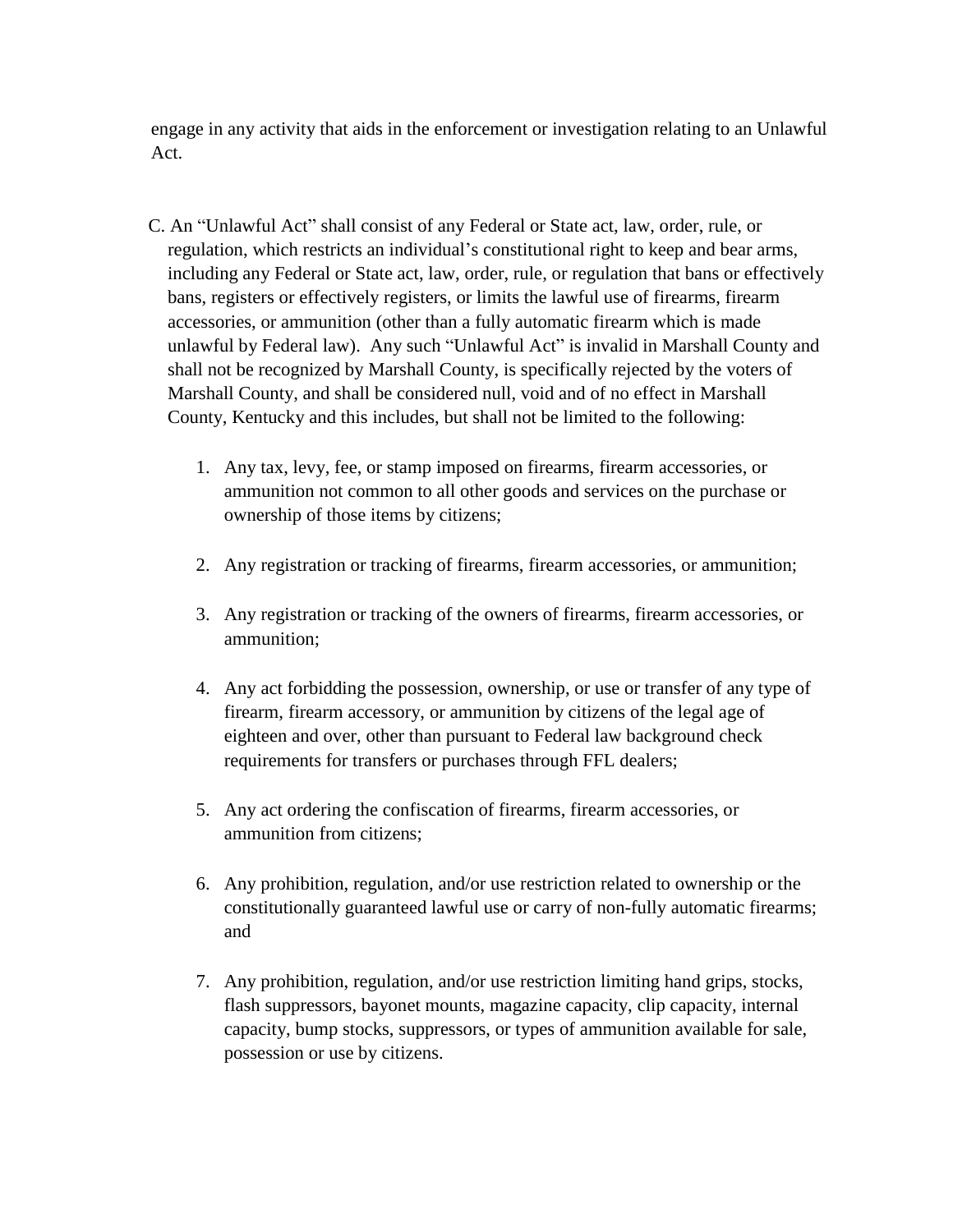### **SECTION 4. PENALTIES**

A. Anyone within the jurisdiction of Marshall County, Kentucky, accused to be in violation of this ordinance may be sued in the district court of the State of Kentucky for declaratory and injunctive relief, damages, and attorneys' fees pursuant to K.R.S. 83A.065. Neither sovereign nor official or qualified immunity shall be an affirmative defense in cases pursuant to this section.

B. Any peace officer may enforce this ordinance.

C. A civil offense against this ordinance is a Class A violation, per K.R.S. 83A.065, with a maximum fine of \$2,000 for an individual, and \$4,000 for a corporation, per K.R.S. 83A.065(4).

#### D. Exceptions:

- 1. The protections provided to citizens by this ordinance do not apply to persons who have been convicted of felony crimes or who are prohibited from possessing firearms under Federal law.
- 2. This ordinance is not intended to prohibit or affect in any way the prosecution of any crime for which the use or possession of a firearm is an aggregating factor or enhancement to an otherwise independent crime.
- 3. This ordinance does not permit or otherwise allow the possession of firearms in Federal buildings.
- 4. This ordinance does not prohibit individuals in Marshall County from voluntarily participating in assisting in permitting, licensing, registration, or other processing of applications for concealed carry permits, or other firearm, firearm accessory, or ammunition licensing or registration processes that may be required by law.
- 5. In accord with K.R.S. 65.870, this ordinance is not intended to, nor does it in any way, regulate the manufacture, sale, purchase, taxation, transfer, ownership, possession, carrying, storage, or transportation of firearms, ammunition, components of firearms, components of ammunition, firearms accessories, or a combination thereof. Rather, this ordinance enforces and protects, within